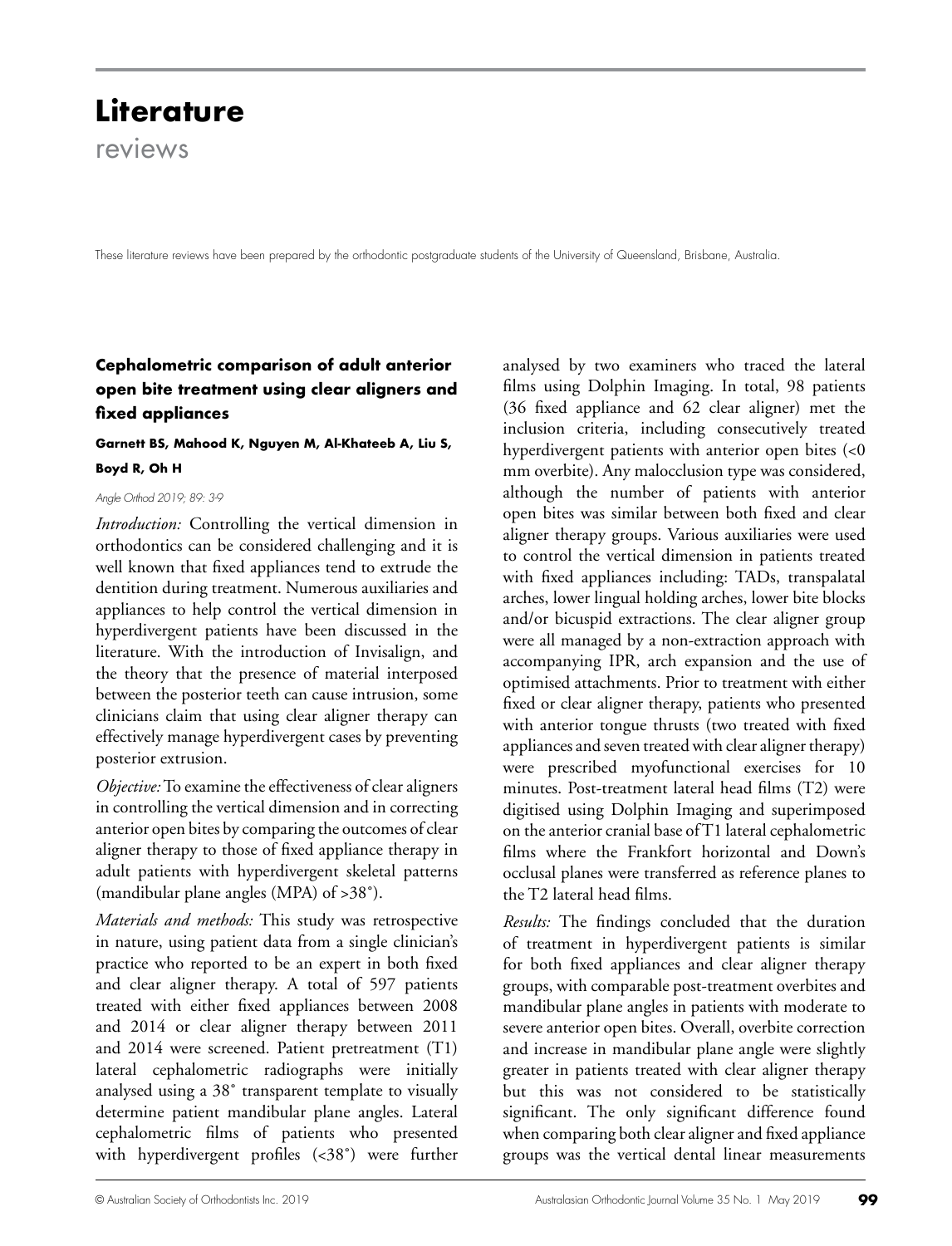from the mandibular plane to the lower incisor tip, suggesting that the lower incisors extruded more in the clear aligner group than the fixed appliances group (0.8 mm vs 0.1 mm respectively).

*Conclusions:* Clear aligner therapy appears more successful at extruding the lower incisors than fixed appliances.

Clear aligner therapy can be as effective as fixed appliances in controlling the vertical dimension and correcting anterior open bites in adult hyperdivergent patients without the need for additional auxiliaries.

*Critical appraisal:* This retrospective cohort study consisted of 98 adult patients treated by one clinician and therefore may not represent the general population and external validity of outcomes may be questionable.

Rationale for allocation of patients to the different treatment groups was not given, so selection bias cannot be ruled out.

Digitisation of the lateral cephalometric films of patients included in the study was performed by two examiners, although there was no mention of assessing inter-operator error. Therefore, tracing of the cephalometric radiographs and the included sample population in the study may not be accurate.

The results demonstrated a slightly increased, nonstatistically significant difference in mandibular plane angle in the clear aligner group compared to the fixed appliances group, although the difference in angulation was recorded in millimetres instead of degrees.

The participants included in the fixed appliance group were exposed to various mechanics to help control the vertical dimension, with 41% treated with extractions, and therefore they represent a heterogenous population compared to a homogenous sample of patients treated with clear aligner therapy.

To conclude, this study has provided some evidence that aligner therapy is as successful as fixed appliances in managing hyperdivergent patients and using less complex mechanics. Further research with improved methodology is required to confirm the current findings.

# **Haylea Blundell**

# **Comparison of anterior retraction and anchorage control between en-masse retraction and two-step retraction: A randomized prospective clinical trial**

## **Schneider PP, Gandini Júnior LG, Monini ADC, Pinto ADS, Kim KB**

## *Angle Orthod 2019; 89: 190-9*

*Background and aims:* The closure of extraction spaces can be performed using two main retraction techniques: en-masse retraction (ER) or two-step retraction (TSR). Space closure achieved by ER involves incisors and canine retraction in one step as a group, in comparison with TSR, which involves canine retraction followed by incisor retraction in two steps. Traditionally orthodontists preferred TSR over ER when posterior anchorage control is critical, despite lacking relevant evidence regarding its efficiency. The purpose of this study was to investigate and compare ER and TSR in the maxillary and mandibular arches during orthodontic space closure without usage of auxiliary anchorage devices.

*Methodology:* This prospective RCT involved 48 adult patients with bimaxillary protrusion who were planned for treatment with the extraction of four first premolars, randomly allocated into equal numbered ER (N = 24, Mean age: 23.9 yrs, SD: 3.43 yrs) and TSR  $(N = 24)$ , Mean age: 22yrs, SD: 4.8 yrs) groups. There were no drop-outs in the study. Pre-retraction (T1) and post-retraction (T2) lateral cephalometric radiographs and oblique cephalometric radiographs at 45 degrees were superimposed on the anatomic best fit of the maxilla and mandible. Horizontal and vertical movements of molars and incisors were assessed using reference planes. The horizontal reference plane was drawn parallel to a functional occlusal plane under the cephalometric landmarks and a vertical reference plane was drawn perpendicular to the horizontal reference plane passing posteriorly to the cephalometric landmarks, above the vertical level of orbit. All readings were taken after superimposition, by a single operator who was blinded. The measurements were made to determine posterior anchorage loss between two groups and additionally to analyse the inclination changes between posterior and anterior teeth. The Student's *t*-test was used to compare the means between the two groups.

*Results:* Maxillary and mandibular molar crown movements showed no significant differences in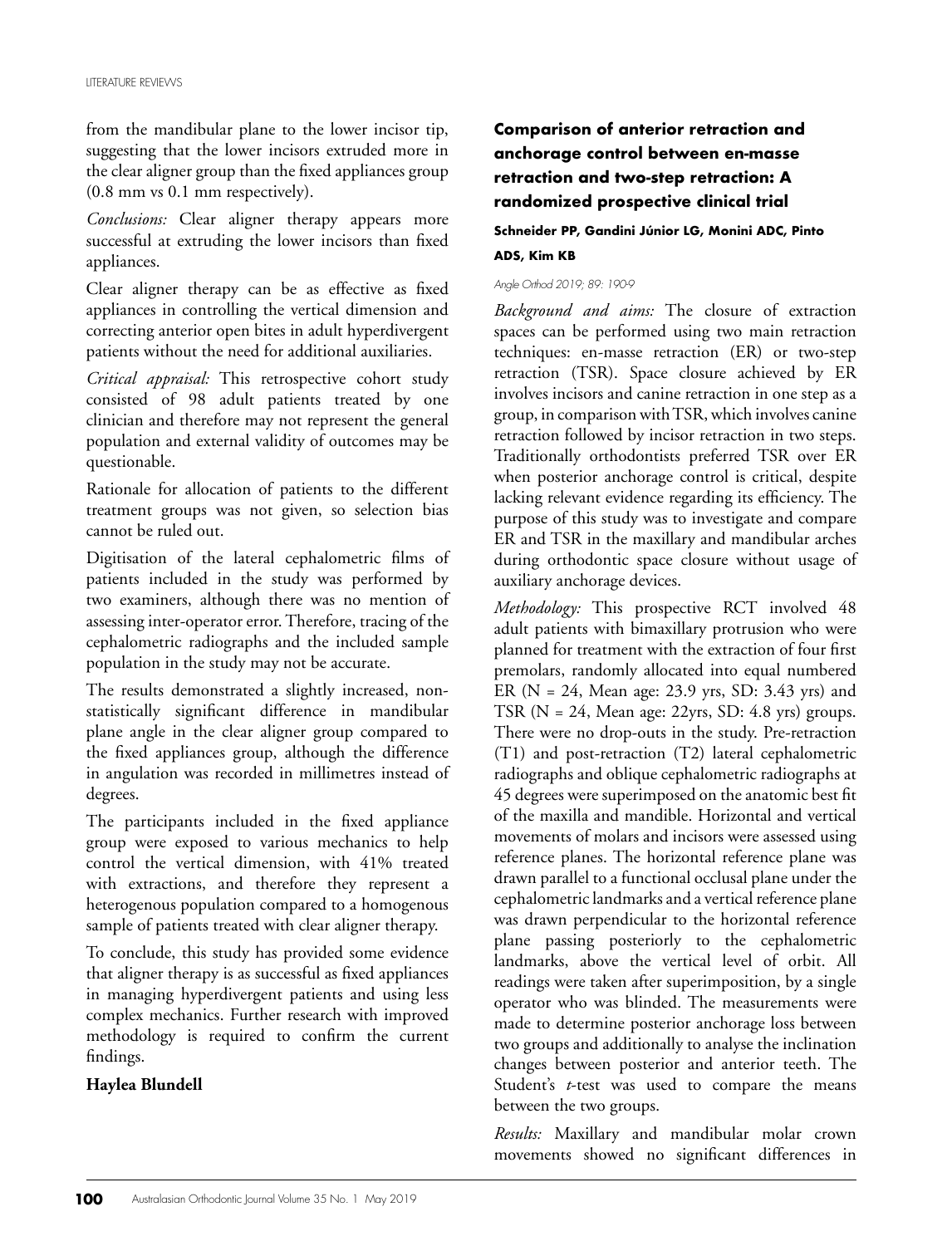horizontal and vertical displacements and in tipping between the ER and TSR groups. Furthermore, there was no difference between left and right side. Maxillary and mandibular incisor crown movements and tipping showed no significant differences between the two groups for the horizontal and vertical displacement. There was no difference noticed between right and left sides. However, the apex of the upper incisor in the ER group showed more displacement (1.98 mm +/- 1.08 mm) in the horizontal direction when compared with the TSR group (1.21 mm +/- 0.87 mm).

*Conclusion:* This trial has shown that en-masse and two stage retraction are both equally effective in achieving space closure without any significant difference in posterior anchorage loss. Magnitudes of incisor and molar tipping were similar between the two space closure methods, with the crowns moving more than the apices.

*Critique:* The method of randomisation is not clearly stated in this study. Sample size was not calculated using a power analysis. Inter-operator variability was not evaluated as the study was conducted by a single operator and so the reproducibility of the study is questionable. The authors did not state the use of any inter-arch elastics during the treatment, which makes the space closure not appropriate as it would not be symmetrical. If the inter-arch elastics were indeed used then it could affect posterior anchorage loss, which was not quantified. However, significant attempts were made to match the sample group characteristics and treatment mechanics. In addition, this trial is one of the few RCTs without any drop-outs in the number of subjects, which reduces the risk of bias and adds to the reliability of the results. Future studies addressing the limitations of this trial may be helpful in furthering an understanding of posterior anchorage loss between two different space closure methods.

## **Raj Gaddam**

# **Do orthopedic corrections of growing retrognathic hyperdivergent patients produce stable results?**

## **Rice AJ, Carrillo R, Campbell PM, Taylor RW, Buschang PH**

## *Angle Orthod 2019, Feb 11. doi: 10.2319/061818-460.1. Epub ahead of print*

*Objectives:* To determine if posterior dental intrusion produces stable orthodontic and orthopaedic corrections in growing retrognathic hyperdivergent patients.

*Materials and methods:* The sample included 14 subjects (five males and nine females), who were 13.4 ± 0.7 years pretreatment, treated for 3.5 years, and followed for 3.6 years post-treatment. During the initial orthopaedic phase, 150 g NiTi coil springs were attached to two palatal miniscrew implants (MSIs) for maxillary intrusion while two buccal mandibular MSIs were used for posterior vertical control. Full orthodontic therapy was initiated to correct the malocclusions during the orthodontic phase. The patients were recalled a minimum of one year posttreatment (mean  $3.6 \pm 1.6$  years). Patients were compared with matched untreated controls.

*Results:* Relative to the untreated controls, during treatment and retention, maxillary and mandibular molars underwent 2.8 mm and 3.7 mm of relative posterior intrusion, respectively. Maxillary incisors were extruded 1.3 mm and the mandibular incisors underwent 2.9 mm of relative intrusion. Overall orthopaedic changes included a reduction in the mandibular plane angle (MPA; 3.3°), an increase in SN-Pg  $(2.4^{\circ})$ , an increase in S-N-B  $(2.1^{\circ})$ , and a 4.3 mm relative reduction in anterior facial height. The maxillary incisors, which showed 0.6 mm of intrusion (relative to controls), were the only dental or skeletal measures to show a statistically significant betweengroup post-treatment difference.

*Conclusions:* Except for maxillary incisor position, the substantial dental intrusion and associated orthopaedic corrections that were produced during treatment remained stable post-treatment.

*Critical appraisal:* This was a prospective study that aimed to determine if the orthodontic and orthopaedic cephalometric improvements, produced with nonsurgical posterior dental intrusion using mini-implants, were stable when performed on growing hyperdivergent retrognathic patients. When considering the population studied, the term 'retrognathic' was not well-defined and information regarding the maxillary position was not mentioned.

The study followed up 14 patients (five males, nine females) with a mean age of  $13.4$  years (SD =  $0.7$  years), at a minimum of one year post-treatment (mean 3.6 years, SD = 1.6). Bimaxillary posterior dental intrusion was attempted in growing hyperdivergent Class II patients using mini-implants. The results were then compared to matched untreated controls obtained from another growth study. Although active posterior dental intrusion was minimal, when compared with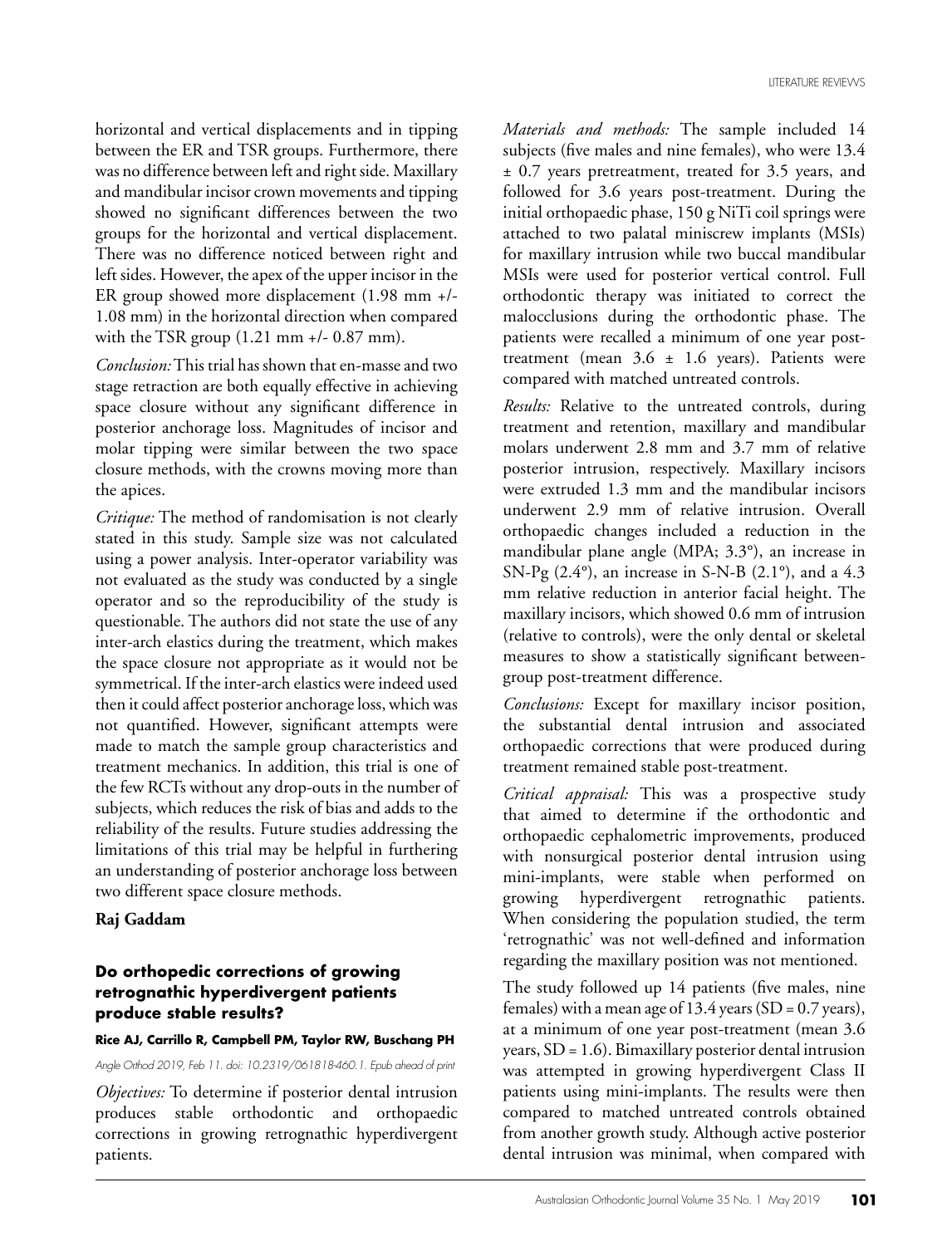the controls, the MPA reduced, SN-Pg improved, and the lower anterior facial height decreased. This emphasises the importance of controlling the vertical dimension in Class II hyperdivergent patients during orthodontic treatment, as most of the improvements in this study were due to maintenance of the vertical position of the posterior teeth. Nevertheless, the sustainability of 'orthopaedic improvements' produced during treatment without the re-establishment of vertical growth pattern can only be elucidated by a long-term follow-up study.

The limitations of this study are four-fold: a small sample size; using matched controls from another study (University of Montreal growth study); not recognising the variations that exist within hyperdivergent phenotypes; and an insufficient length in the duration of the follow-up. Active orthodontic treatment lasted on average for 3.5 years, which would mean that these patients had a long treatment plan with an active retention program commencing soon after. Furthermore, not all growing Class II hyperdivergent phenotypes may benefit from posterior dental intrusion, particularly those hyperdivergent patients without an anterior open bite and excessive gingival display. Finally, vertical facial growth continues later into adulthood, and future studies need to follow up patients longer than a minimum of just one year posttreatment when evaluating the stability of orthodontic improvements in the vertical dimension.

## **Arun Shailendran**

# **Cone beam computed tomography devices in the evaluation of buccal bone in anterior teeth**

## **Dantas LL, Ferreira PP, Oliveira LS, Neves FS, Campos PSF, Scarfe WC, Crusoe-Rebello I**

#### *Aust Dent J 2019, Mar 6. doi: 10.1111/adj.12685. Epub ahead of print*

*Introduction:* The authors discuss the importance of assessing the amount of buccal bone present before contemplating anteroposterior orthodontic movement of the incisors. They discuss the limitations inherent with two-dimensional radiography for assessing this bone, with three-dimensional CBCT the preferred imaging modality. However, they question whether the accuracy of visualisation of such thin structures might vary between machines and exposure settings. They therefore sought to investigate the diagnostic accuracy of different CBCT machines in assessing the amount of labial bone present over anterior teeth.

*Methodology:* The authors conducted an in vitro study, using one dry skull with intact maxillary and mandibular teeth, and wax to simulate the soft tissues. The anterior maxilla and mandible of the skull were imaged with six different CBCT machines – 3D Accuitomo 170, CS 9000 3D, CS 9300, Eagle 3D, i-CAT Classic, and Orthophos XG 3D. The voxel size was adjusted to between 0.16 mm and 0.22 mm.

Two blinded oral radiologists assessed the DICOM datasets to determine the presence or absence of labial bone in the coronal, middle, and apical thirds in each of the 12 anterior teeth. Therefore, 36 'thirds' were assessed per CBCT machine, with 216 root thirds being assessed in total.

The accuracy of radiographic diagnosis was assessed via direct digital calliper assessment of the labial bone of the skull.

*Results:* Overall, all CBCT devices demonstrated high accuracy in detecting loss of labial bone, with no differences between CBCT machines.

*Conclusion:* The authors concluded that all the CBCT units provided 'high diagnostic accuracy in the evaluation of buccal bone'.

The authors acknowledged that varying exposure settings (mA, kVp) and acquisition parameters (scan mode, resolution, FOV) could affect the diagnosis of labial bone loss. However the authors did not/ could not standardise these exposure and acquisition parameters, and the six machines varied widely. For example, the Carestream CS 9300 unit had the lowest dose-area product (276 mGy.cm<sup>2</sup>), while the Eagle  $3D$  had the highest (1454.1 mGy.cm<sup>2</sup>). Despite these differences, no differences were found in the diagnostic accuracy of the various CBCT units, and so the authors suggested that the ALARA principle would favour the units demonstrating the lowest radiation exposure.

*Critical analysis:* An early access version of this paper was evaluated as it had undergone full peer review and had been accepted for publication, but had not yet been through the copy-editing, typsetting, pagination, and proofreading process.

While the in vitro nature of the study should be kept in mind, the conclusions of this study are clinically relevant to clinicians and highlight the validity in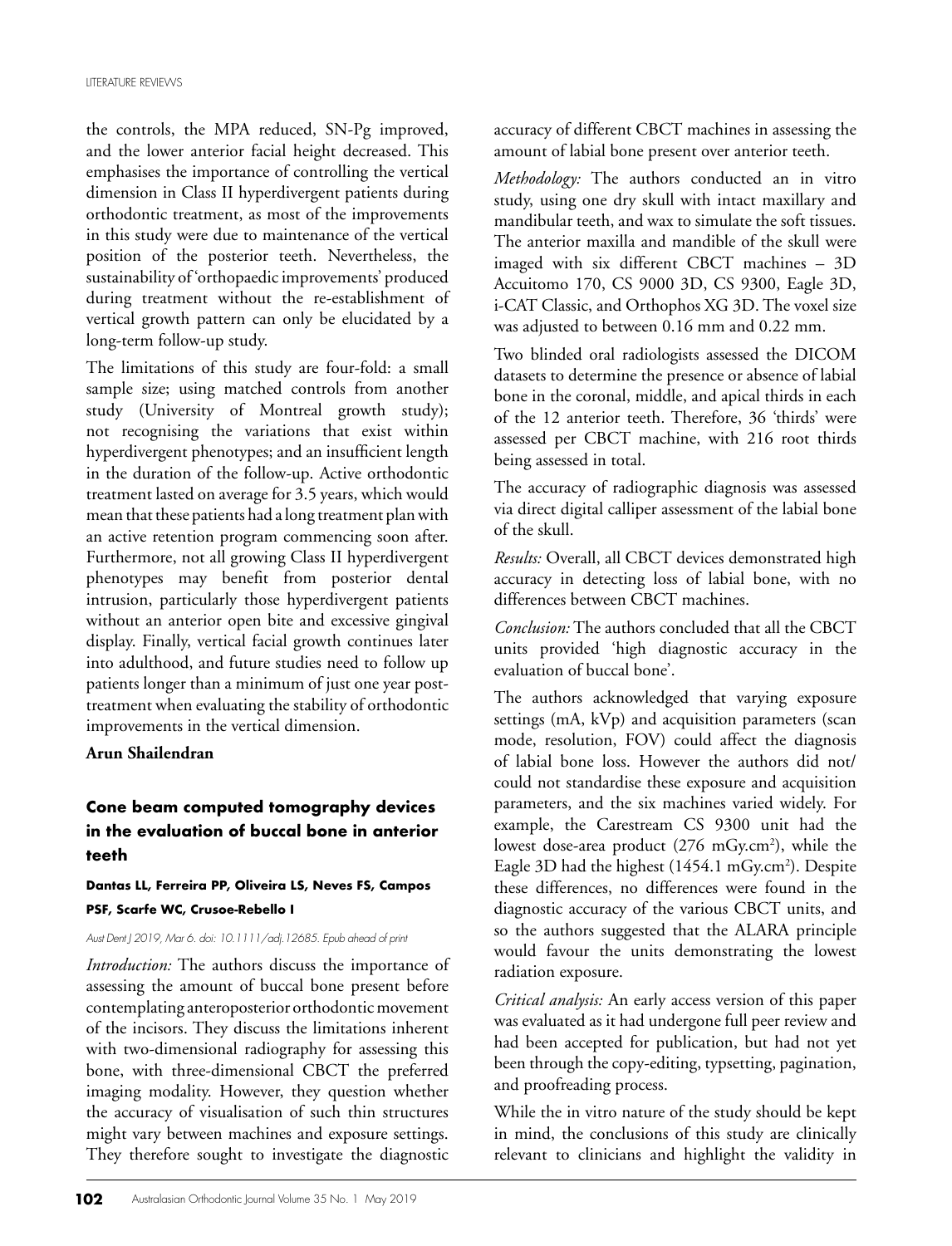CBCT analysis of alveolar dehiscence/fenestration. The study could have been improved via standardisation of exposure settings, and the evaluation of more than one skull; for example, assessing different skulls with thick versus thin alveolar housings, or assessing skulls with differences in bone density. Ultimately, an in vivo investigation would provide the greatest clinical validity.

## **Phillip Goh**

# **Reliability of upper airway assessment using CBCT**

#### **Zimmerman JN, Vora SR, Pliska BT**

#### *Eur J Orthod 2019; 41: 101-8*

*Aim*: The aim of this study was to determine the intra-examiner and inter-examiner reliability of all essential steps in the volumetric and cross-sectional area assessments of the upper airway, using CBCT imaging.

*Method:* Following a sample size calculation and ethics approval, de-identified CBCT scans of 10 patients were obtained at random from a university database of previously treated cases. The CBCT scans were taken by one operator using the same I-CAT tomographic machine. The images were exported in DICOM format and uploaded into Dolphin Imaging for analysis.

Six health professionals, including an oral and maxillofacial radiologist, an academic orthodontist, an academic orthodontist with additional experience in sleep medicine, a private practice orthodontist, a senior orthodontic resident and a junior orthodontic resident, were orientated, trained and calibrated as examiners for upper pharyngeal airway analysis using CBCT images not included in the study.

The airway analysis was performed using a standardised protocol in which the nasopharyngeal, oropharyngeal, hypopharyngeal and total upper pharyngeal airway volumes were measured. The examiners independently and manually orientated the patient 3D image in the coronal, sagittal and transverse planes, before selecting the slice in the mid-sagittal plane for tracing. In addition, a selected threshold sensitivity value was set to discriminate soft tissue from air space, and a minimum cross-sectional area calculated.

The measurements were repeated after four weeks and intra- and inter-examiner reliability was calculated

using ICC and 95% CI. Reliability was ranked according to the ICC value and considered excellent when the score was above 0.9, good when it was between 0.76 and 0.9, moderate when it was between 0.5 and 0.75 and poor when it was below 0.5.

*Results:* The selection of the threshold sensitivity value showed poor intra-examiner (mean ICC 0.473) and poor inter-examiner (ICC 0.100; CI 0.000–0.380) reliability. Minimum cross-sectional area showed moderate intra-examiner (mean ICC 0.591) and poor inter-examiner (ICC 0.223; CI 0.029–0.581) reliability. Total airway volume showed good intra-examiner (mean ICC 0.819) and poor interexaminer (ICC 0.175; CI 0.000–0.533) reliability. Nasopharyngeal airway volume showed good intra-examiner (mean ICC 0.777) and poor interexaminer (ICC 0.350; CI 0.124–0.690) reliability. Oropharyngeal airway volume showed excellent intra-examiner (mean ICC 0.976) and excellent interexaminer (ICC 0.945; CI 0.849–0.985) reliability. Lastly, hypopharyngeal airway volume showed moderate intra-examiner (mean ICC 0.747) and moderate inter-examiner (ICC 0.550; CI 0.297– 0.822) reliability. Additionally, the reliability of the examiner varied with education and experience, with those more educated and experienced having higher ICC values.

*Conclusions:* The selection of the threshold sensitivity value generally had poor reliability. The oropharyngeal volume was the only variable examined that had excellent intra- and inter-examiner reliability. With operator experience, reliability tended to improve. Further studies are needed before CBCT can be advocated for valid and reliable comparison of upper airway dimensions.

*Appraisal:* This study was well executed and relevant to contemporary orthodontic practice and research. A sample size analysis was carried out and appropriate inclusion and exclusion criteria applied. The examiners did not have access to their previous assessments at the time of the second analysis, and the scans were randomly analysed to allow for a blinded assessment.

The methodology was sound in the respect that this study required the examiners to manually orientate and select the mid-sagittal plane slice of the CBCT images and further select the threshold sensitivity value. Other studies have failed to do this despite the procedures being highly subjective and having the potential to reduce reliability of airway measurements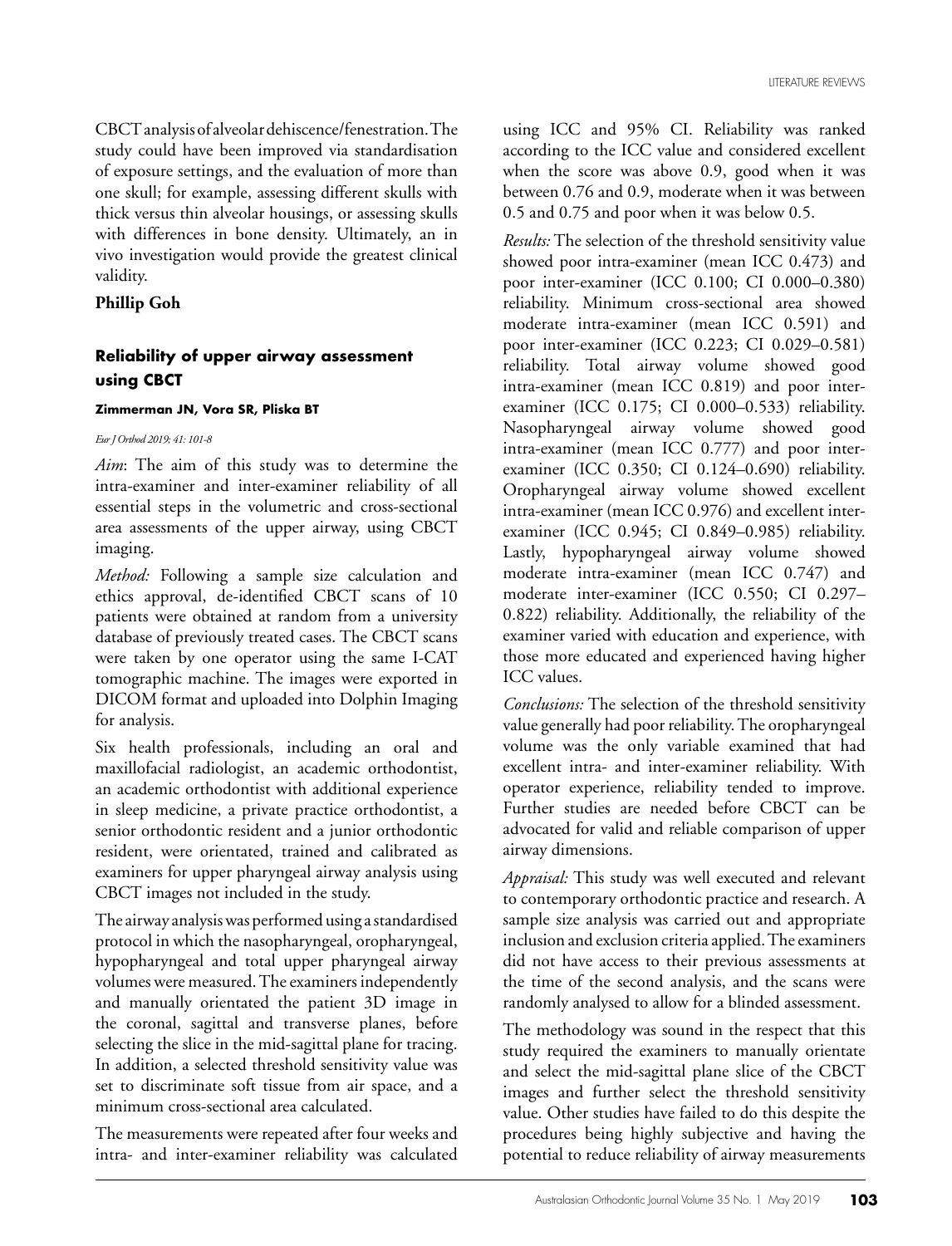using three-dimensional software analysis.

The authors note that reliability tended to improve with operator experience. However, the different levels of education and experience were only represented by one operator each, so this conclusion should be interpreted with caution and further studies with larger sample sizes and assessors could be considered.

A primary confounding factor related to CBCT studies that assess the airway is head, body and jaw position at the time of scan acquisition. When the airway is measured in an upright and awake position, the scan may have no correlation with how the airway functions when a person is supine and sleeping. As airway analysis is often undertaken under suspicion of sleep apnoea, this is an important consideration. Therefore, the results of this paper should also be considered in light of the recent findings published in the American Association of Orthodontics white paper on sleep apnoea, which asserts that 2D and 3D images do not currently provide a proper risk assessment technique or screening method for this condition.

## **Chris Costello**

# **Corrigendum: Does low-frequency vibration have an effect on aligner treatment? A single-centre, randomized controlled trial**

#### **Lombardo L, Arreghini A, Ghislanzoni LTH, Siciliani G**

*Eur J Orthod 2019, Jan 11. doi: 10.1093/ejo/cjy084. Epub ahead of print*

*Aim:* To determine differences in the accuracy of tooth movements in patients treated with aligners, compared with a conventional protocol, employing low frequency vibration and/or reducing the aligner change interval.

*Design:* The study was a prospective, three arm, parallel-group, single-centre, randomised controlled clinical trial conducted at the University of Ferrara, Post Graduate School of Orthodontics.

*Randomisation:* Computer generated randomisation allocated participants into one of three groups: (A) Aligners replaced every 14 days (conventional), (B) Conventional + 20-minute vibration/day (C) 7-day aligner change + 20-minute vibration / day.

*Blinding:* Patients and clinicians were not blinded. The single operator who assessed the digital models, and the operator who performed the set up were blinded.

*Methods:* Forty-five adult patients (20 males, 25 females) aged  $27.1 \pm 9$  years requiring orthodontic treatment with F22 aligners for correction of dental alignment were recruited and randomly allocated to the three groups. F 22 attachments and IPR (max. 2 mm) were used, without further auxiliaries.

Pretreatment and post-treatment digital models were assessed for accuracy of tooth movements with VAM software. One hundred anatomical points identified by the operator were converted into 3D coordinates and exported onto an Excel spreadsheet for extrapolation of mesio-distal tip, labiolingual tip and rotation. The occlusal plane was used as a reference. Mean prescription and mean imprecision for tooth movements were reported.

 $\text{Accuracy} = 1 - \frac{\text{Ideal Outcome} - \text{Post-treatment Outcome}}{\text{Ideal Outcome} - \text{Pre-treatment}}$ 

which correspond to

$$
Accuracy = 1 - \frac{Imprecision}{Prescription}
$$

*Results:* Fifteen patients in each group (45 total) were analysed. No drop-outs occurred. Compliance with the 20-minute recommended use of the vibration device (with built-in timer) was recorded for Group B (conventional + 20-minute vibration/day) and C (7 day aligner change + 20-minute vibration / day). Both groups averaged below the recommended compliance times. In the upper arch, no significant differences were observed between Group A (conventional) and C nor between A, B or C in the lower arch. Upper incisor rotation in Group B was significantly more accurate  $(P = .016)$  when compared with Group A. Labiolingual tipping (*P* = .007) and mesiodistal tipping  $(P = .029)$  was more accurate in Group B than Group C. The upper molar labiolingual tip  $(P =$ .001) was more accurate in Group B when compared to Group C.

*Conclusions:* The study reported mean total imprecision for all tooth movements was  $2.1^{\circ} \pm 0.9^{\circ}$ , with a mean prescription of 5.7 $\degree$  ± 2.2 $\degree$ . There was no statistically significant difference in the accuracy of tooth movement when comparing 7-day aligner wear with vibration and 14-day aligner wear without vibration. The addition of vibration to the conventional protocol was reported to increase the accuracy of upper incisor rotation by 10%. The conventional protocol with vibration improved the tipping (mesio-buccal and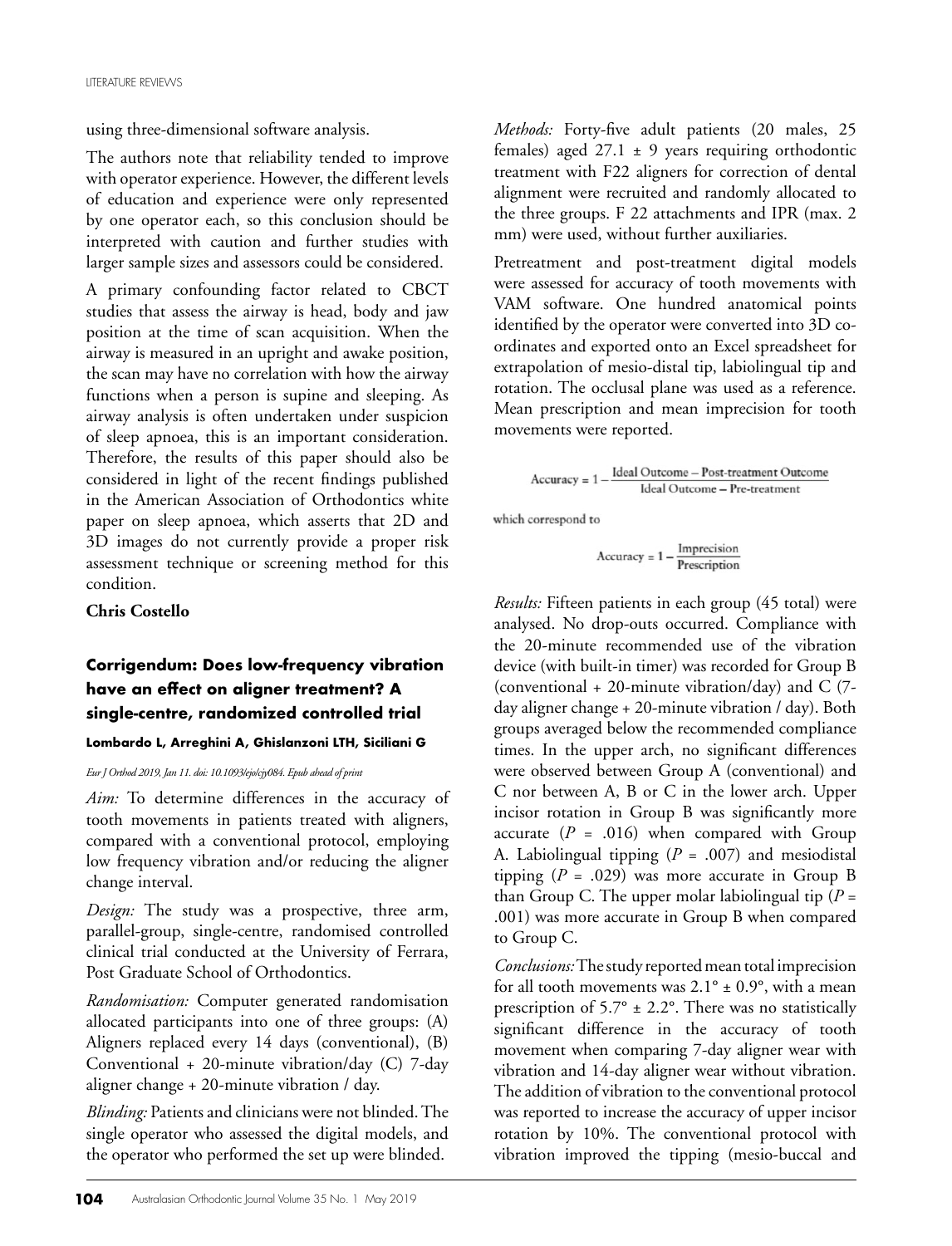buccolingual) of the upper canines and buccolingual tip of the upper molars between 13–16%, when compared with the 7-day protocol with vibration.

*Critique:* The study was initially published in the EJO in November 2018 and entitled 'Accelerating aligner treatment using low-frequency vibration: a single-centre, randomized controlled clinical trial'. A corrigendum was released in January 2019. The study was revised with corrections, including a change in title. The authors noted the following limitations of the study:

- Trial registration was obtained retrospectively, which introduces bias.
- The occlusal plane was used as a reference, which is subject to change and therefore is not stable.
- A control 7-day change group without vibration may be worth comparing.
- The direction of tooth movement was not taken into consideration.

Although a previous RCT included a control group with a deactivated vibration device, Group A in this study did not. It was justified by the authors that a 'sham' appliance would generate a seating force on the aligners and therefore nullify the significance of a control group.

The study mentioned that the treating clinician and patients were not blinded, which may introduce a 'placebo effect'. Furthermore, co-interventions were provided to Group B and C for motivation on the use of vibration device. Inter-observer reliability was not reported, and the paper is at risk of sponsorship bias.

A strength of the study was that all participants were accounted for and no drop-outs occurred.

*Summary:* Low-frequency vibration seemed to improve the accuracy of tooth movement, using the aligner conventional protocol. The translation of statistical significance to clinical significance remains to be determined. Although these results seem impressive, the limitations of the study should be considered before application to clinical practice.

# **Ameesha Maree**

# **Is Short Root Anomaly (SRA) a risk factor for increased external apical root resorption in orthodontic patients? A retrospective case control study using cone beam computerized tomography**

#### **Cutrera A, Allareddy V, Azami N, Nanda R, Uribe F**

#### *Orthod Craniofac Res 2019; 22: 32-7*

*Backgound:* Short Root Anomaly (SRA) was first described in 1972, as a condition in which the maxillary central incisors and premolars have normal coronal morphology, but abnormally short roots with rounded apices. Typically the root to crown (R/C) ratios are reduced (≤1.1). Later studies have shown that other teeth can be affected as well. A characteristic feature of SRA is its strong bilateral occurrence. The aetiology is poorly understood, although there is evidence of SRA having a genetic component that affects the mechanisms of root formation. The overall prevalence ranges from 0.6% to 2.4%, with higher prevalence rates of up to 10% in Japanese and Mongolian populations. It is believed that teeth affected with SRA have an increased risk of root resorption during orthodontic treatment. However, to date, no studies have attempted to determine the risk of root resorption in an orthodontically-treated SRA sample using CBCT data.

*Aims:* To evaluate the amount of external apical root resorption (EARR) after orthodontic treatment in patients with SRA compared with a control group with normal maxillary incisor root lengths using CBCT scans. The secondary aim was to explore the influence of gender, age and treatment duration on the root resorption process in these patients.

*Methods:* Pre- and post-treatment CBCT scans of 23 SRA and 26 control patients were selected from a single private practice. All were treated by the same practitioner between 2011 and 2014. The scans were acquired using the same machine and exposure parameters, and were retrospectively screened for inclusion by a single examiner.

This study examined maxillary central and lateral incisors only. In the SRA group, R/C ratios were ≤1.1 for both central incisors as measured on the pretreatment CBCT scan, and there was otherwise normal crown and root morphology. In the control group, the average R/C ratios were 1.3 for the central and 1.4 for the lateral incisors.